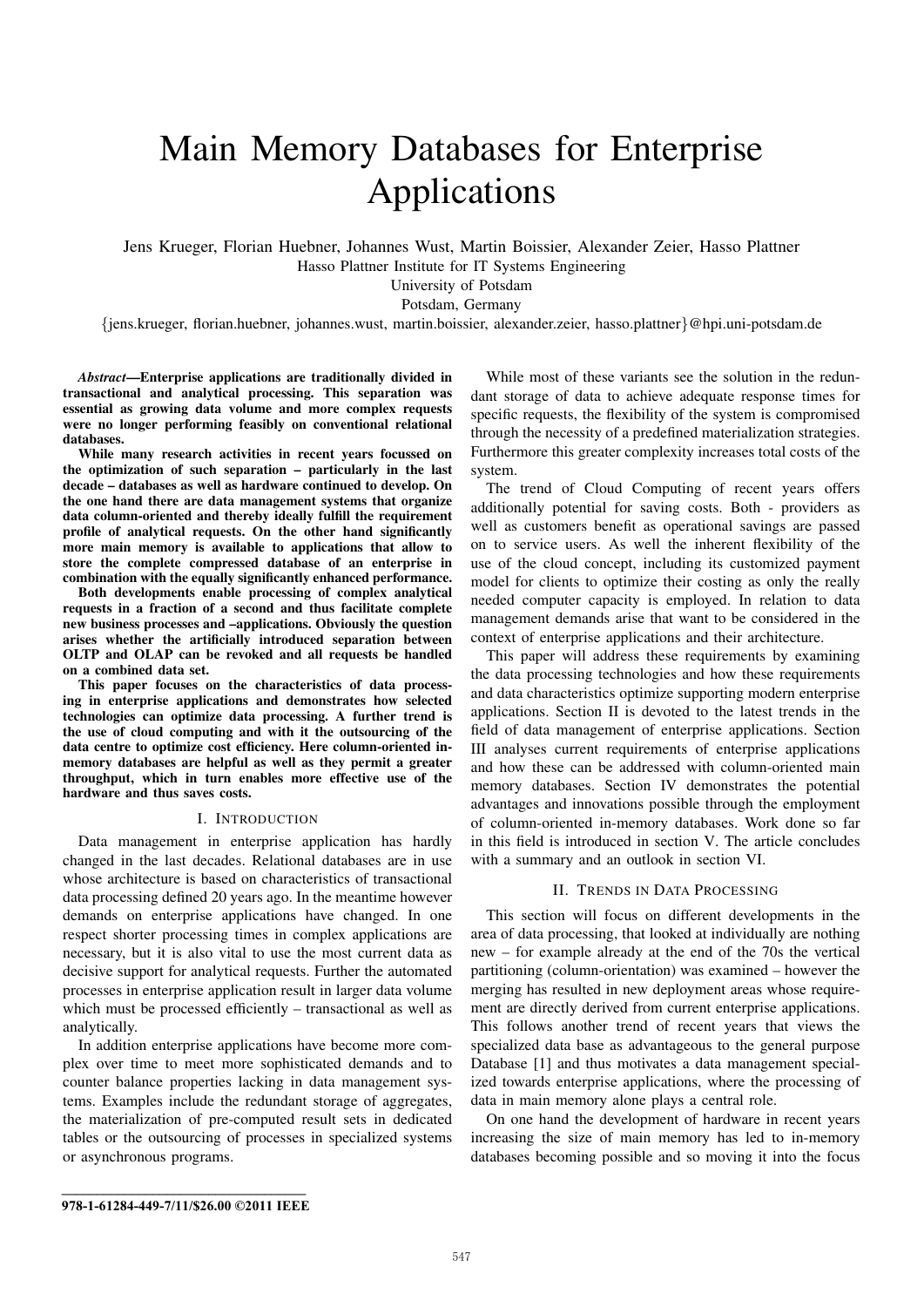of research. On the other hand in-memory databases that store data column-oriented make it possible to merge already existing transactional and analytical databases again, as this enables a substantially faster data access and an analysis based on the transactional data available [2].

This is made possible through the combination of different technologies and the consideration that today's enterprise technologies primarily use read access. Besides data structures optimized for main memory access for example also compression methods and Insert-Only strategies are employed and which will be discussed in the following section. Another current trend is enterprises move to no longer operating their own computer centers but use the services of so-called Cloud Computing. So finally we will focus on Cloud Computing and how column –oriented main memory databases fit in there.

#### *A. In-Memory Databases*

As mentioned above today servers with large main memory capacities are at our disposal that may reach hard disk size. Servers with a size up to 2TB of main memory are available as standard, so that database management systems (DBMS) that respond to all requests directly from main memory are possible without using hard disks or others as a primary persistent source, called In-Memory Databases(IMDB) or Main-Memory-Databases (MMDB) [3], [4]. Today it is basically possible for conventional database systems to become interim data storage facilities, where a buffer pool manages administration. This as well as the characteristics of the data structures optimized for hard disk access, as for example B+ trees and pages create on one hand a greater admin burden and on the other hand a less than ideal filing storage in comparison to a database that is completely main storage based. Nevertheless the question arises to what extend complete databases can be maintained in an only main memory based storage. But although data volume in enterprise applications is steadily increasing, the growth of data in general is by no means as fast as is unstructured data, as for example in social networks. Transactional processing in enterprises is based on actual events connected to the real world as is the number of customers, products and other entities in the real world. These events of transactional processing do not grow as rapidly as final main memory capacities. On the basis of organizational and functional partitioning most systems do not exceed the active size of 1TB.

Compared to the increase in main memory capacity the memory access latency and the memory range have improved little. In order to optimize full memory range utilization modern CPUs use multilevel cache architectures. It is possible to circumvent range limitations in memory access or at least minimize it as shown in [5] and [6]. These so-called memory hierarchies use the fact that smaller but significantly faster memory technologies operate closer to the CPU, but lead to that access in main memory depend on it. The fact that data is being read in cache lines with a typical size of 64 bytes is essential. The consequence of this is that memory access happens in blocks and that all algorithms and data structures

|          | $\frac{c}{id}$ 1 | c <sub>2</sub><br>name | $c_3$<br>salary | $\cdots$ | $c_89$<br>department | $\cdots$ |
|----------|------------------|------------------------|-----------------|----------|----------------------|----------|
| $r_1$    | 1                | Jones                  | 42342.34        | $\cdots$ |                      | $\cdots$ |
| $r_2$    | $\overline{2}$   | Miller                 | 63454.65        | $\cdots$ |                      |          |
| $\cdots$ | $\cdots$         | $\cdots$               | $\cdots$        | $\cdots$ | $\cdots$             |          |
| $r_n$    | 8697             | Hammet                 | 84503.39        | $\cdots$ | 5                    |          |

Fig. 1. Data access on employee table: row- and column-wise access.

need to be optimized in view of this fact, to use existing architecture efficiently [7], [8].

In [9] Manegold et al. show that processing time of memory internal data access is determinable by the number of cache misses. In this way CPU cycles and cache misses can be used as an equivalent of time. What follows is that to optimize performance of main memory driven systems primarily optimizing cache utilization as well as reduction of cache misses are of importance. Data is read sequentially to achieve best possible performance, so that the loaded cache lines are utilized as complete as possible and only the data is read that is required.

Figure 1 shows the sample table *employees*, highlighting row- and column-wise data access. Different access patterns and workloads as online transactional processing (OLTP) or online analytical processing (OLAP) are directly affecting the number of cache misses. In OLTP typical single row selections, the number of cache misses increases with the higher selectivity of attributes. This enables row-stores to utilize the cache very effectively when complete rows are accessed. With narrow projections (e.g. "SELECT id, name, department FROM employees WHERE  $id = 1$ ", 1) on a single row access, row-stores are comparably behaving as columnstores, potentially resulting in a cache miss per requested attribute and a low utilization of cache lines. Columnar stores in contrast are able to use caches effectively when a high number of rows is accessed using a high attribute selectivity, as shown in section II-B.

A potential optimization in regard to cache-use could be for example a table structure that groups attributes that are requested most frequently, if not the entire row is requested, that these fit into a cache-line and prevent cache misses. [7]

In IMDBs the focus is therefore on the optimization of the physical data layout in main memory, which is optimized towards the actual occurring access pattern. These patterns are normally defined by existing OLTP or OLAP workloads. Furthermore it is important to ensure that the available memory range is fully exploited and data, if possible is read sequentially. These demands are analogue to hard drive based database systems as these also benefit from whole blocks being read and utilized. However other optimizations are being used here as parameters are altered as well as the hard drive being superfluous in the access hierarchy as external memory.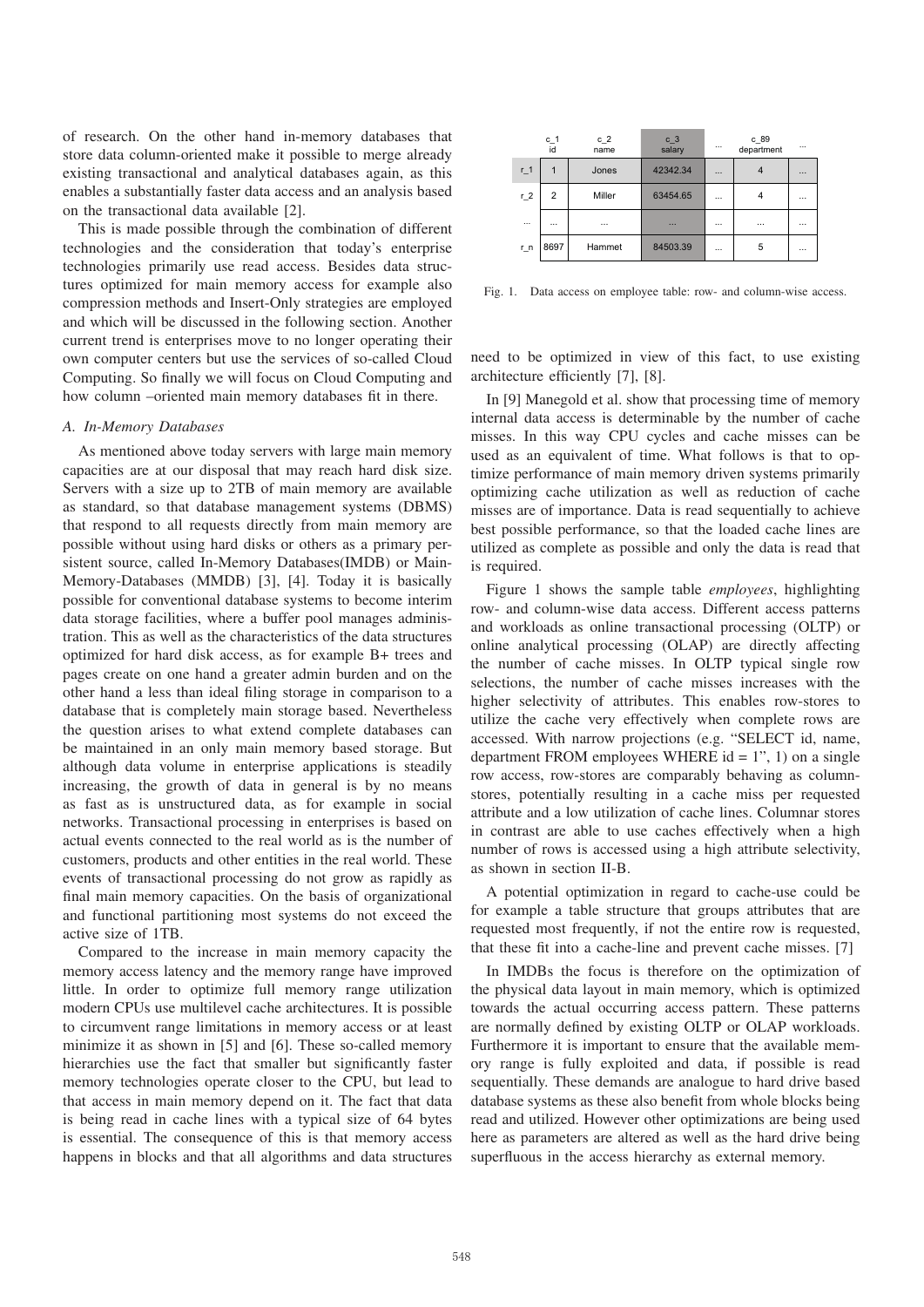## *B. Column Oriented Databases*

In the last decade, due to the growing demand for analytical functions like ad-hoc requests for transactional data, columnoriented databases, particular in the environment of OLAP applications, have became the focus of academia.

Column-oriented databases are founded on a vertical partitioning by columns, which were considered for the first time at the end of the 70s and developed further by Coupeland and Khoshafian 1985 [10]. Each column is stored separately while the logical table schema is retained through the introduction of unique positioning keys. The use of positioning keys leads to further memory consumption however can implicitly be avoided with the aid of positioning information of these attributes in columns. The latter prevents sorting the attributes singularly, but offers a more efficient reading in case of accessing further attributes, as the implicit positioning key is used directly for addressing purposes.

The column-wise organization of data offers in particular advantages to reading fewer attributes, as during requests no unnecessary columns must be read as is the case for example in row-oriented structures on hard drives.

Therefore greater speed is achieved simply through reduction of the data volume to be read for attribute-focussed requests, as they occur in analytical cases [11]. The downside is that vertical partitioning raises costs compared to conventional row oriented structure in the production of complete ratios. In case of a hard drive based database system all files must be accessed so that the sequential reading of a tuple is replaced by random and therefore slow access. The same is true for written access as the complete ratio has to be distributed to the files. Figure 2 illustrates both access patterns in relation to the storage variant.

Especially in the context of transactional or rather combined workloads the above described disadvantages have prevented the use of column oriented schema. Only the combination of these filing patterns and the in-memory database enables such scenarios. In addition assumptions regarding transactional processing have changed over the years. It is of note that in the transactional world most requests are of a reading nature. Even when those consists of approximately 50% access keys a column oriented main memory database can play out its advantages as the configuration of complete ratios through fast random access functionality of the main memory in comparison to the hard drive can offset the disadvantages of vertical decomposition. Particularly when the benefits in the reading sector taken into account in the overall assessment are based on few attributes distributed over many rows.

Here the possibility of sequential reading on dedicated columns comes into its own that is faster by factors than random access, and applies to main memory as well as hard disk systems even after multiple shifting. As later shown in section III, this is useful for the optimal storage of enterprise data. Further advantages of column orientation become obvious through the data characteristics in enterprise applications. An attribute shown in later sections, is low level occupation of tables. This means that many columns have a low cardinality of distinct values. This fact as well as one of the qualities of column oriented data organization that columns are maintained separately, enables attributes to be compressed individually with the benefit that the range of a dedicated column is limited by its contents.

## *C. Compression in Databases*

Moore's law says that computing capacity of processors doubles every 18 months and this has shown to be valid for more than 35 years. However it is not valid for the development of hard disk and main memory access speeds, so that for the majority of requests, despite cache optimized data structures, I/O delay represents the biggest bottleneck. The growing gap between speed increase of CPUs on one hand and storage on the other hand is a known problem and will be described for example in [6] as well as [12]. Lightweight and lossless compression techniques assist to diminish the bottleneck as they allow using the available range more efficiently, where potential additional costs for unpacking are absorbed by improved CPU performance.

While early work as shown in [13] had its focus on improving the I/O performance by reducing the data to be loaded, latter work [14], [15] focuses on the compression effects in regards to read performance, for example through the application of 'late-materialization' strategies. In this instant the focus is on light compressions that allow direct access to single values without having to unpack the entire data.

Compression techniques use the redundancy within the data and knowledge of the particular data domain to be compressed to do so most efficiently. On the basis of different properties of column oriented data structures compressing these is especially efficient [16]. As all data within a column a) belong to the same type of data and b) usually have a similar semantic, this results in a low information contents (entropy), which means there are many instances of little differing values. Especially enterprise applications, concerned with working through or capturing repeating processes and events, never exhaust the value range available to them based on the type of data they are working with. It is very often the case that only few values are being used, because the business for example uses only a few and a limited amount of different materials and products.

During Run Length Encoding (RLE) the repetition of a value is stored via a value couple (value, run-length). For example the sequence "aaaa" is compressed to "a[4]". This approach is particularly applicable to sorted columns with little variety in their attribute values. In unsorted columns the efficiency is lowered, so that a sorting appears to be obligatory. In a column oriented scenario an ID becomes necessary for the tuple, leading to the above described increase in expenditure. However is the column unsorted, Bit-Vector-Encoding is suitable. Essentially a frequently occurring attribute value within a column is associated with a bit-string, where the bits reference the position within the column and only those bits fix the occurring attribute value through their positioning. The column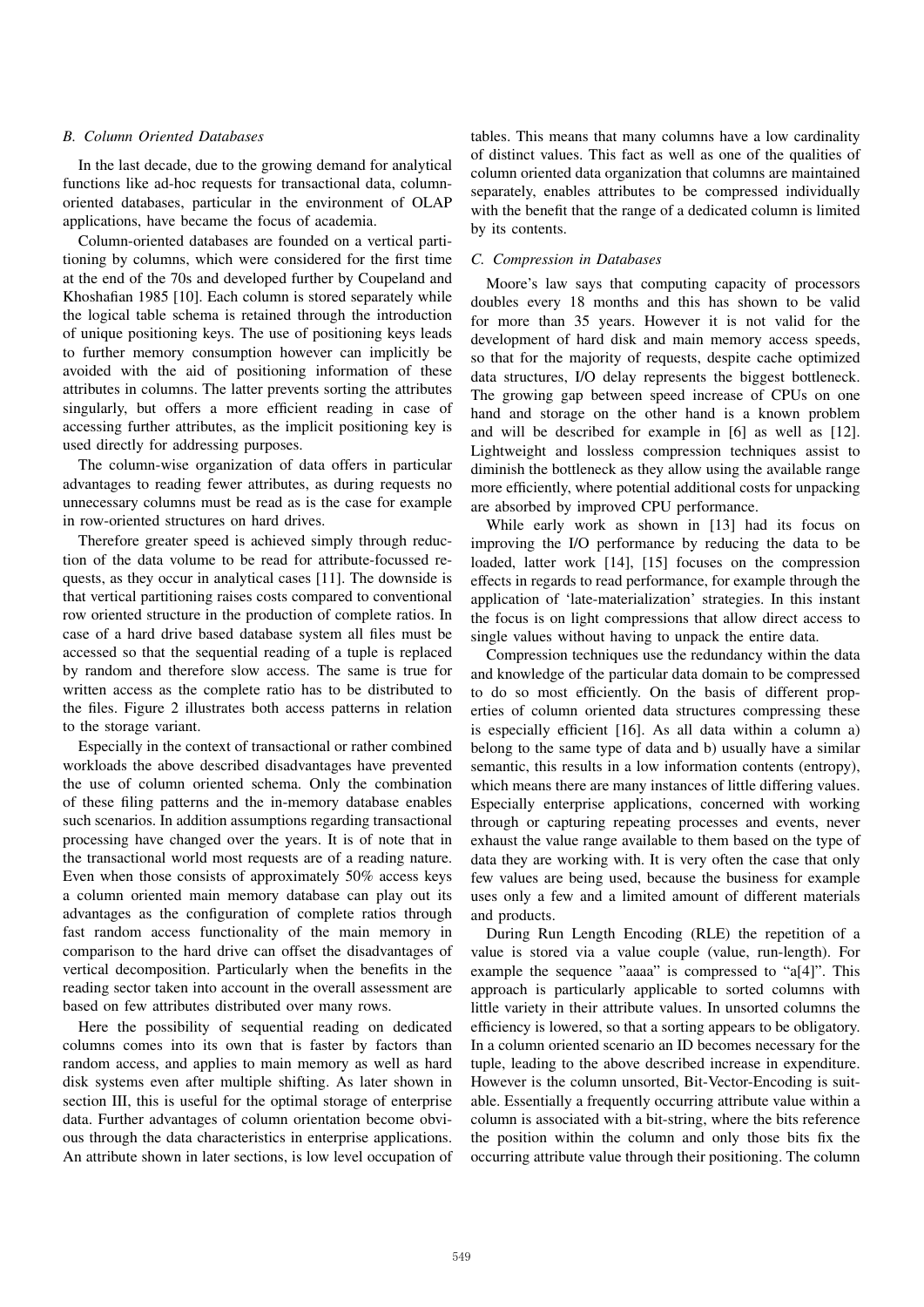

Fig. 2. Data access: row- and column-oriented

is then stored without the attribute value and can be restored with the assistance of the bit-vector. This procedure is ideal when the cardinality of the individual values is low or a single value dominates the load. Another prominent example of a light weight compression technique is dictionary encoding, where frequently occurring patterns are replaced by shorter symbols. In case of a table attribute every distinct value is put down in a dictionary and the value in the column replaced by a key that points to the value in the dictionary. A further optimization is the bit-wise compression of these keys in order to reduce length, so that only the required cardinality can be shown with it in the dictionary, which increases the benefits of this process especially when only few distinct values exist. A sorted dictionary however allows further optimization on the request page, as original sorting can be deducted from the keys without looking them up in the dictionary.

Information density in relation to the used storage space is increased through the compression within the columns. This enables more relevant information to be loaded into the cache for simultaneous processing, which leads to a better use of the frequency range. These techniques are also applicable for row oriented storage schema, but only than produce real advantages when used in combination with column oriented filing and data processing in main memory.

Another important aspect of compression is the disadvantage that modification of data results in further compression of the data stock. To circumvent this effort and nevertheless to allow speedy insert-, update- and delete operations all alterations are collected in a buffer, where data sets are placed uncompressed. The result of all requests to the system is the unification of the compressed main area and the buffer, so that also non-compressed alterations are taken into account. The collected alterations are integrated asynchronously in defined intervals in the already compressed existing data. This process is called merge.

Beyond that performance can be improved as the column oriented request operation – as described in [16] has knowledge of the compression method used, so that CPU – while reading the data – decompresses it in a parallel process. An important aspect during compression is to compare compression ratio and the cost for decompression. Generally the aim is to delay decompression as long as possible, to make the most of the decompressed data and only to decompress those data that is really necessary.

Particularly in the field of enterprise application leveraging compression for analytical queries can create significant advantages. Requests that do not rely on pre-aggregate results, but are computed in real-time can be processed considerably faster, when compression techniques are used where aggregation is possible without decompression.

#### *D. Insert-Only Strategies*

Insert-Only data systems define a category of database management systems where new data sets are only inserted. Even update and delete operations are handled as inserts. However that does not mean that viewed logically data sets cannot be deleted or updated. These modifying operations are transferred in a technical insertion, during which a time reference is logged. Inserted data sets are only valid for a period of time and values are therefore time dependent and thus the entire history of data modification is stored. Storage of complete histories of all enterprise data is particularly important in the context of enterprises as the tracing and storing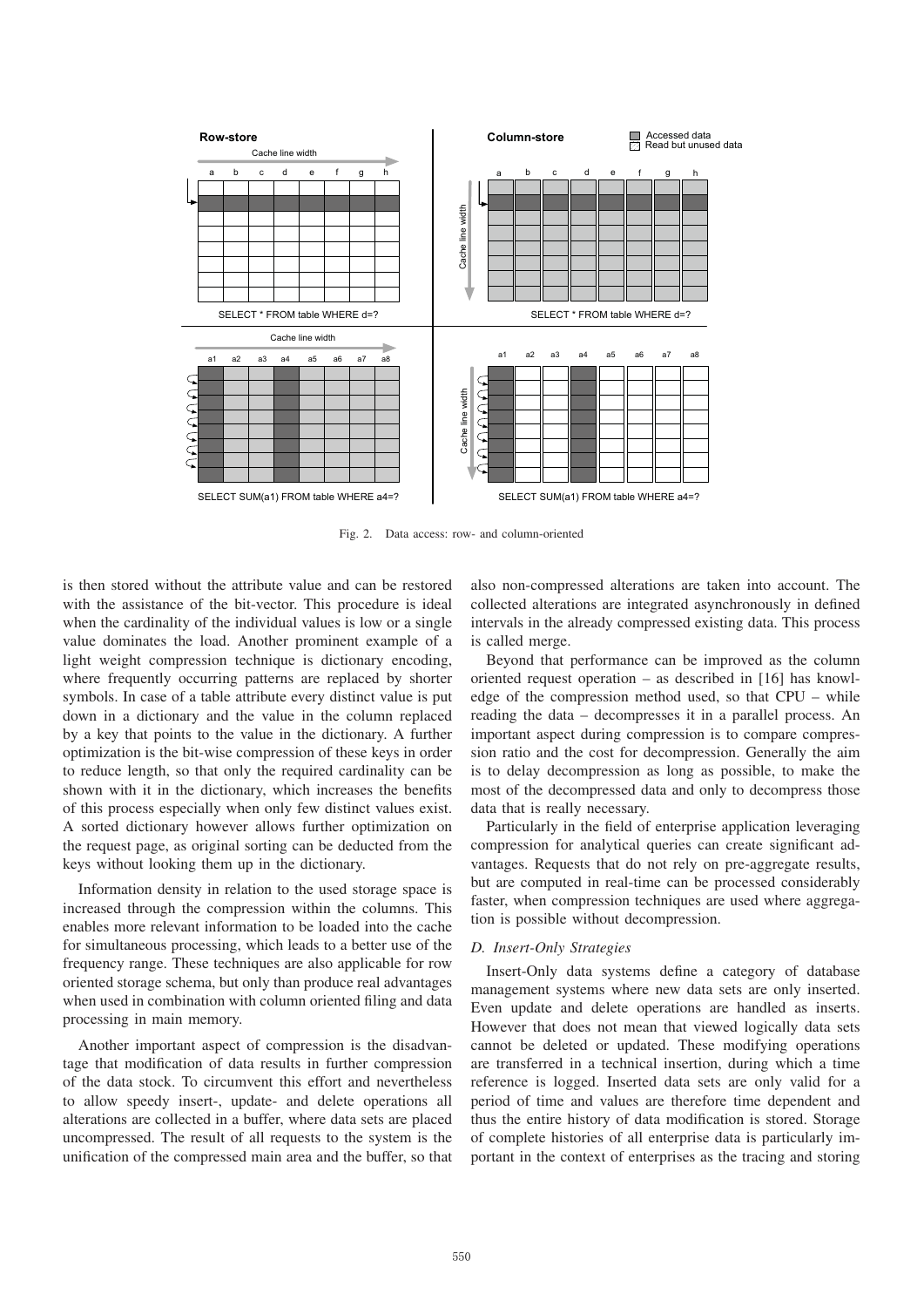of such histories is legally required in many countries. An example is a client who has a billing complaint that has been forwarded to an outdated address. In such a case it must be possible to reconstruct this. Another example is the alteration of an accounting document. Here the alteration history is vital. Also this kind of data storage enables analysis of historical data as any moment in time can be reconstructed. Today dedicated business warehouse systems are being used that offer this functionality by allocating a time dimension during the loading process to the received data of transactional systems. In addition to the aforementioned benefits does the holding of older versions enable Snapshot Isolation, this means without an explicit locking procedure the database can guarantee that a transaction will operate over the entire run-time of the data that have not been altered by other transactions. This consistency is implemented during read requests by the time reference by which the version of the data can be produced at the beginning of the transaction. This simplifies data management and usually is sufficient for enterprise applications as due to complex locking logic implementing locking on the application level of the data to be processed is necessary anyway.

There are several techniques for the storage of time dependent values. Delta sets are used for the storage of alterations in discreet representations. Here all older versions have to be read to determine the actual valid data set. In order to modify a data entry it is not necessary to read the entire row as all unaltered values can be filled with, for example a premodified standard value, like a Not Altered reference. This reduces the data volume to be read required for insertion. Besides not all columns have to be read for this operation. The main disadvantage of this method is based on the fact that all previous versions must be read to generate the actual valid version. This becomes the more costly the more modifications occur over time.

The second option to store time-based values in a row is interval storage. The difference is that for every row a validity interval is stored. When a new row is inserted the actual point of time is fixed as starting point and the end point is left open. In case this row is modified the point of ending is fixed and a new row is inserted with this very time reference as its starting point. Although the old row had to be read, there are advantages during the search as the previously valid row, thanks to the stored interval, is easy to find and not all rows have to read.

A further frequently referred criticism of the Insert-Only technique is the expected increase of storage requirements. To counter this, on one hand update operations in the context of enterprise applications occur significantly less than anticipated and on the other hand the applied compression technique 'Dictionary Encoding' makes sure that unaltered attributes use little additional storage space as the dictionary remains untouched.

## *E. Cloud Computing*

Traditionally the server and their applications of a business are located in private or exclusive computer centers. The availability of broadband internet connections makes it possible to dispense of internal computer centers and to utilize dynamically the computer capacity of a Computing Cloud of an external server. Cloud Computing is of interest to business as no capital expenditure occurs and through the use of scale effect running costs can be minimized.

The cost to customers can also be reduced by taking advantage of the elasticity of the cloud concept. Enterprises pay only for the required computing performance. Is less or more computing output required, the supplier can make this automatically available through an interface. While in classical computer centers hardware has to be dimensioned for a maximum load, using cloud computing enables to employ only the actually required hardware resources which are expanded or minimized depending on the required capacity.

Cloud computing systems are not customer-based (onpremise) but are used and scaled depending on demand (on-demand). The operating risk of the computer center is outsourced from the enterprise to the manager of the cloud. This goes together with the promise that employees from everywhere at any time have access to their data within the cloud, although this can lead to security problems.

Apart from outsourcing to computer centers companies can receive complete applications as a service. This is generally described as 'Software –as-a-Service'. Within the context of software-as-a-service are three different levels on which services are offered. Complete applications can be received as a service. This is called Application-as-a-Service. If a provider only makes a platform available, e.g. a data database as a service, it is called Platform-as-a-service. At the most basic level the provider makes exclusive infrastructure as computers or virtual machines available and we speak of Infrastructureas-a-Service.

Priorities for database systems running for customers exclusively on-premise are not identical with systems that are offered as Platform-as-a-service or in combination with use of Application-as-a-Service. The latter are offered by a service provider to a wide circle of customers. Therefore they must scale well with many different customers, but must be low cost for the service provider, so that he can offer it profitably to the customers.

In traditional disk based database systems the throughput and speed of the hard drive are the limiting factors. Particularly in database systems which are used as service, it is important that these can achieve a high throughput and a guaranteed high speed. As here the hard disk is the particularly limiting factor, is it possible through the use of main memory data bases to achieve a higher throughput that in turn leads to lower costs for the service provider.

Newer proposals as RAM Cloud [17] therefore promote to operate cloud environments only in main memory based storage. Through the use of main memory architectures the throughput and speed of the hard disk are no longer the bottleneck but the speed of the processor, how fast it can read data from main memory. As these systems are much more effective more customers can be served by one system (multi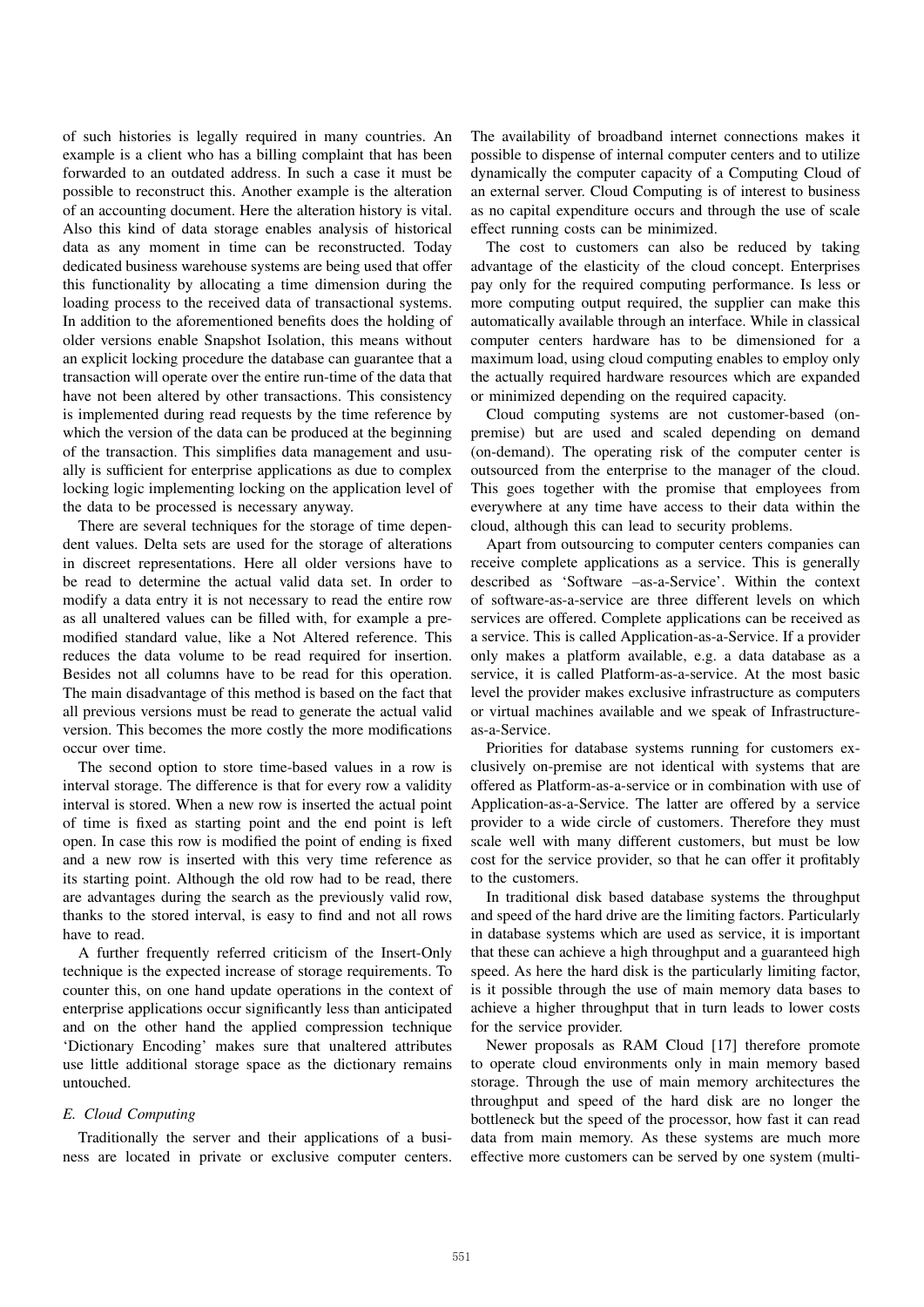tenancy) and existing hardware can be utilized more efficiently, which in turn is more cost effective.

## III. REQUIREMENTS OF BUSINESS APPLICATIONS

Due to increasing data volume, new requirements of business processes and growing demands for timely business data, enterprise applications are becoming more complex to compensate for defects within data management infrastructure. This includes for example the redundant storage of transactional and analytical data. The reason that current database systems can't fulfill the requirements of modern enterprises is that these usually are only optimized for one application case: either OLTP- or OLAP- processes. This fact leads to a discrepancy of enterprise applications in relation to the underlying data management, as with conventional databases particularly complex operations are not run within reasonable time. While these problems are largely recognized for analytical applications and therefore usually data warehouses are used, they also apply to transactional applications, which are complex in modern systems. To compensate for this disadvantage of the data management infrastructure, complex operations and longer running processes are outsourced in batch-jobs.

As a result this approach slows down the speed of business processes and external requirements can possibly no longer be fulfilled. Another frequently used approach is the materialization of pre-rendered results. Materialized views of analytical applications in data warehouses are one example of this. However, they lead to a diminished flexibility and hinder maintenance of such OLAP systems. An analogue procedure is applied in OLTP systems where the materialization is administered by the application as application logic has to be considered. The performance problem of redundant data storage by predefined characteristics is met, while at the same time greater complexity and diminished flexibility is accepted. Besides the growing program complexity necessary for consistent safety the lack of flexibility in current applications presents as an obstacle as requirements of the program cannot be implemented.

The actual enterprise applications used represent only a fraction of the database functions available particularly with regard to transactional behavior and complex calculations on data. In summary it can be said that the current approach of today's enterprise applications leads to greater complexity in data modification and storage. The following section will show the characteristics of enterprise applications, how these can be employed to current software technologies (e.g., column oriented in-memory databases) and which improvement and simplifications this enables.

#### *A. Request Distribution*

Databases in enterprise management are generally classified through their particular optimization –either for OLTP or OLAP. It has been assumed that the work loads of enterprise applications largely consist of insert-, update-, and delete

|        | OLTP | <b>OLAP</b> |
|--------|------|-------------|
| select | 84%  | 94%         |
| insert | 8%   | 2%          |
| update | 5%   | 3%          |
| delete | 3%   | $1\%$       |

TABLE I DISTRIBUTION OF *select*-, *insert*-, *update*- AND *delete*-OPERATIONS

requests. So the TPC-C benchmark [18] is made up of only 54% of read request and 46% of write requests.

To determine whether read or write optimized databases are more suitable for such workloads 65 installations of Enterprise Resource Planning Systems (ERP) were examined with regard to their performed database requests. The result of this research can be seen in figure I. This clearly shows that distribution of requests is rather more read focused. A minimum of 80% of all requests are select requests. This fact underpins the application of read optimized databases, potentially with a write optimized buffer as described in [19] and [20].

## *B. Value Distribution of Enterprise Data*

Apart from the distribution of database queries the value distribution and characteristics of data are of importance for column oriented databases. A broad assumption for enterprise application data is that it presents with a high value distribution, i.e., that many different values exist for each attribute. However, studies have shown that values of each column are barely distributed, i.e., that only few different values exist.

To proof this result the frequency of various values per attribute was measured. This analysis was done using the main tables of the finance management as well as sales and distribution data of a variety of customer systems. In the enterprise application examined for example an accounting note of around 100 attributes exist while the corresponding positions consist of 300 attributes each. The table of material movements consists of 180 attributes.

Figure 3 shows the frequency percentage grouped together according to value distribution per column of all examined tables of customer systems analyzed. It obviously shows that most table attributes correspond with the last group with only one value. This value can either be a zero or a default value. What follows is that not all attributes are used in the application which is of great interest for application optimization. It has to be noted that these are average values of all customer systems examined and that their signature depends on the individual business and its respective sector.

As shown in fig. 3(a) only 43 of 180 attributes in the material movement table have a significant number of distinct values. Therefore approx. 75% of all columns have a relatively low value distribution. The attribute with the highest number of distinct values is the attribute 'motion number' which at the same time is the primary key of the table. Furthermore, 'transport request number', 'number', 'date' and 'time' have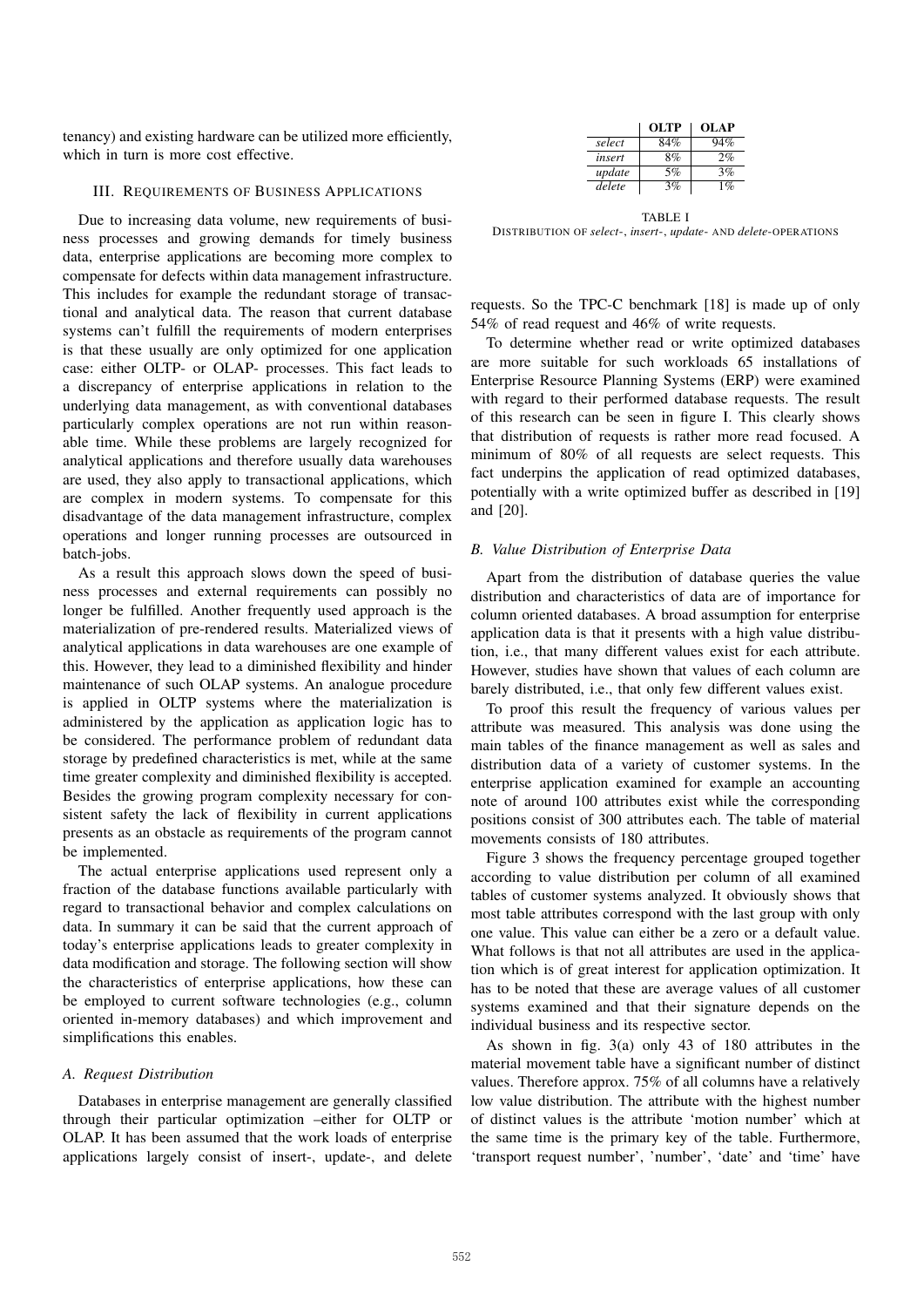a high value distribution. It is worth noting that 35% of all columns only have one value.

Consequently very important corporate characteristics can be determined. Depending on the application and the industrial sector in many columns only one value is deposited. These applications benefit significantly from a light weight compression. Additionally, only columns that are of importance for analytical requests show a certain cardinality of different values. This fact speaks for the use of column oriented databases that only have to read the projected attributes.

## *C. Single-and Mass Data Processing*

Although transactional systems work on each instance of objects, analysis shows that the majority of used data is processed jointly. It is generally distinguished between processing individual instances of business entities and the common processing of multiple instances. The former for example include an order or a customer, while determining all payable accounts or the top ten clients on the basis of the turnover require processing many data sets.

In principal, enterprise applications are based on individual business instances, nevertheless it is not possible to establish the state of an enterprise on the basis of individual data sets. E.g., to ascertain the progress of a project, first of all the context must be clarified. Various attributes of various events are read to construct it and usually are aggregated. Examples of such contexts include dashboards or work inventory lists. Dashboards are used to demonstrate the current state of a project or another semantic unit. Work inventory lists are used to create performance tasks from other objects –such as updates and invoices. Furthermore there are business entities whose state is only dependent on current events instead of being determinable by pre-rendered aggregation. Examples include the accounts of financial accounting or the inventory management.

In general this kind of mass data processing involves reading of few sequential attributes instead of individual relations. Regarding the use of column oriented in-memory databases it can be said that these benefit the more, the more operations belong to this category.

## *D. Application Characteristics*

Different enterprise applications have different requirements of data processing. Table II shows the analysis cut by different types of business applications.

The transactional characteristics were drawn in light grey and the analytical characteristics in dark grey to highlight the different requirements of each application. It is immediately apparent that no application can be categorized as purely transactional or analytical. Although for example the processing of orders is inherently transactional, the sales analysis as well as the reminder management with their analytical functions depend on it. The last two mentioned applications work reading as well as writing- directly on transactional data. The reading operations are thereby mostly complex analytical queries on large amount of data [2].

How transactional and analytical behavior interacts with one another can be determined through the context of the respective operation. Thereby the context is defined as the metric. This is established by the required data which is needed to enable decision making in a business process. When the context of a decision is relatively small, the data volume required is minimal. The larger the context, the larger becomes the data volume to be read.

## *E. Insights*

While the considered applications can be understood as independent software applications, the main task of complex business systems is to unite these applications and to link them to one and the same data source.

Transactional applications typically work on atomic business entities and generally require databases optimized for transactional workloads. However, analytical applications have different requirements of a database. Applications in this area follow clear patterns and usually cover clear business requirements as data cleansing, data consolidation etc. Typical requests of such applications often select all existing data and reduce step-by-step, normally following a navigation path or a drill-down-strategy, i.e., forming aggregations on all data then adding restrictions like selecting a particular product or a specific region.

With the aid of column oriented in-memory databases it is now possible again to combine database systems for transactional and analytical workloads. Column oriented in-memory databases are ideal to form aggregations over columns. Due to the compression process it is far more complex to insert, delete, and update data. It could however be shown that in the described enterprise applications even in transactional applications these operations are only a small part of the total. Due to the fact that most columns present with a slight value distribution, the application of column-based compression is ideally suited to conserve memory and reduce reading time of individual values. Even in transactional workloads, generally several data sets are read and altered at the same time. The advantage of row based database systems in such scenarios is of minor importance in the reconstruction of individual tuples.

## IV. ADVANTAGES OF COLUMN ORIENTED DATABASES FOR ENTERPRISE APPLICATIONS

The following section will show how the above suggested data management in the context of enterprise application can generate advantages.

#### *A. Technical Advantages for Enterprise Applications*

The possibility to analyze transactional data also creates new opportunities for business intelligence. So for example there are new options for the implementation of event-driven systems, vastly improved networking of independent enterprise applications, and cost savings in the maintenance of corporate environments. Especially the aspect of networking is essential in enterprise applications as value creation takes place through the integration of individual processes.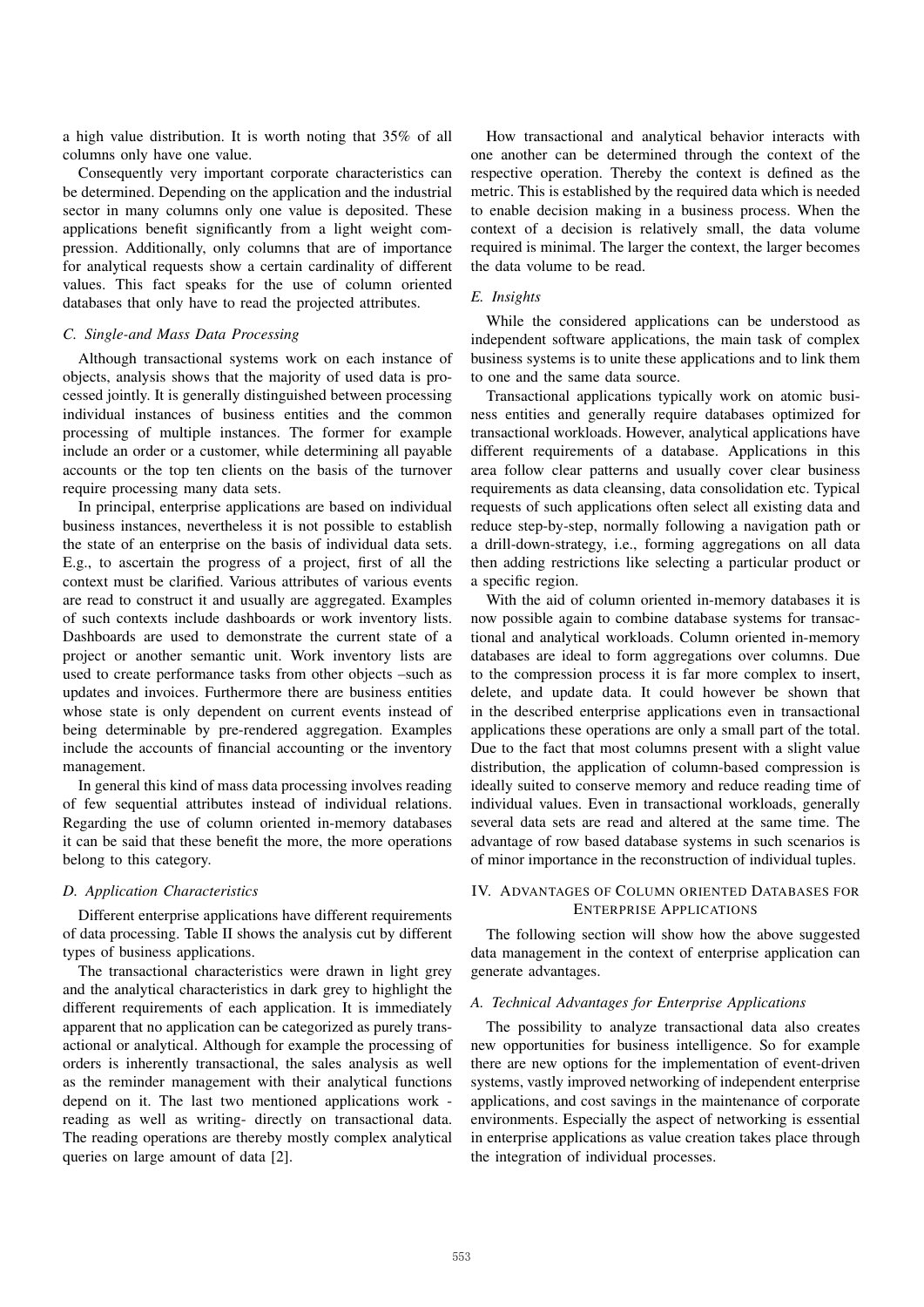

Fig. 3. Grouped value distribution of inventory and finance tables

|                       | Demand Plan-              | Order<br><b>Sales</b> | Available<br>to    | Dunning                 | Sales Analysis            |
|-----------------------|---------------------------|-----------------------|--------------------|-------------------------|---------------------------|
|                       | $n$ n $q$                 | Processing            | Promise            |                         |                           |
| Data granularity      | Transactional             | Transactional         | Transactional      | Transactional           | Aggregated                |
| Data operations       | Read & Write              | Read & Write          | Read & Write       | Read & Write            | Read-Only                 |
| Data preprocessing    | N <sub>o</sub>            | No.                   | No.                | N <sub>o</sub>          | Yes                       |
| Data timeframe        | <b>Historical</b><br>$\&$ | Recent Only           | Historical<br>$\&$ | Historical<br>$\&$      | $\&$<br>Historical        |
|                       | Recent                    |                       | Recent             | Recent                  | Recent                    |
| Data update cycles    | Always Up-to-             | Always Up-to-         | Always Up-to-      | Always Up-to-           | <b>Cyclic Updates</b>     |
|                       | Date                      | Date                  | Date               | Date                    |                           |
| volume<br>Data<br>per | Large                     | Small                 | Large              | Large                   | Large                     |
| query                 |                           |                       |                    |                         |                           |
| Query complexity      | High                      | <b>Standard</b>       | High               | High                    | High                      |
| Query predictability  | Medium                    | High                  | Medium             | Medium                  | Low                       |
| Ouery response time   | Seconds                   | Seconds               | Seconds            | Seconds<br>$\mathbf{f}$ | Seconds<br>$\mathfrak{g}$ |
|                       |                           |                       |                    | <b>Hours</b>            | Hours                     |
|                       |                           |                       |                    |                         |                           |

OLTP Characteristics are colored light grey OLAP Characteristics are colored dark grey

TABLE II

COMPARISON OF IDENTIFIED APPLICATION CHARACTERISTICS

It is now possible to pose analytical questions directly within transactional processes. A whole range of new possibilities arises, e.g., for the real-time detection of credit card fraud or the query of current reminder items of a customer. Currently such functionality is usually implemented with the help of Operational Data Stores or rather real-time optimized Data Warehouses, whereby either only time restricted data can be processed or it comes to considerably delayed response times (Data Warehouses).

Because the entire enterprise application data is now unified in a single source, not only real-time access to all data becomes inherently possible, but the often propagated but in actual systems ultimately unrealizable goal of a 'single source of truth' is achieved.

*Event-Driven-Enterprise Systems* become possible with the association of analytical requests on the finest granular data in real-time. Analytical events (i.e., events that are not just specific to individual business entities, but are only recognizable by strong analytical queries), which previously came from a Data Warehouse on a deferred basis and for which the corresponding data had to exist in the DW anyway, are now recognizable at any point in the source system and are immediately propagated to the respective component. Also, the data analyzed is not limited to predefined data sets within the DW. This enables for example a far more precise Event-Driven Process Optimization which allows a company to react to specific events of running processes in real-time and respond where appropriate.

A further trend in enterprise applications is the increased Cross-Linking of analytical and transactional systems. An example of this is the linking of Supply Chain Management with Customer Relationship Management. This enables for example to ascertain whether or when certain stocks or discounts are available during a customer enquiry. These connections are currently implemented individually which is elaborate and costly due to the lack of standardized data models and the use of systems from different suppliers. Besides the horizontal linking of business applications as cross-linking, new possibilities arise also with vertical linking. Vertical linking connects analytical and transactional systems. Today this connection is often uni-directionally implemented via ODS. It is referred to as Closed-Loop-Function in bi-directional connections. Depending on the requirements of actuality of data this can mean integration on multiple levels (transactional systems as receiver and transmitter, ODS as integrator, DW as transmitter and receiver). Column oriented in-memory databases help to keep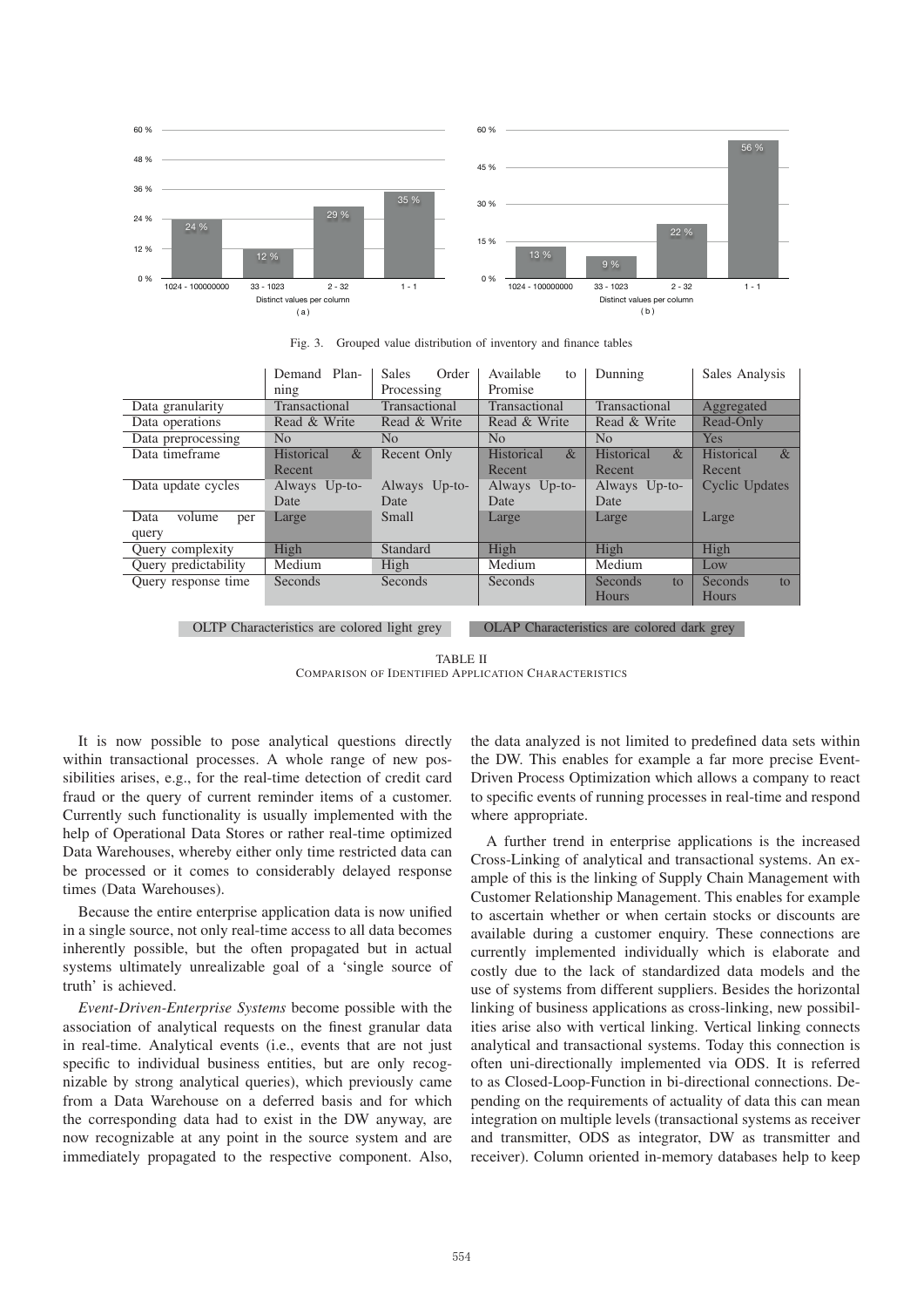the entire business data in one source which means inherently the unified modeling of data as well as the immediately availability of networking between all components.

Last not least the use of high performance systems has cost saving potentials. By way of avoiding redundancies, complex system landscapes with subsystems that hold the same business data in different formats (individual business entities versus pre-aggregated totals) no longer exist. This does not mean just less hardware and thus less maintenance costs, but also less expense for keeping redundant data consistent. This in turn means a faster and easier development and maintenance of systems in general.

#### *B. Advantages from a User's Perspective*

An interesting question arises from the technological potentials referred to in the previous chapter about how far processes can benefit from already existing or rather now possible analytical techniques. Now that employees below management level have access to complex analyses, they are enabled to work more independently and take on more responsibilities. Better overviews facilitate managers to reach more accurate decisions more independently than before. Be it proposals or error correction procedures via a sensory perception test during handing-in of forms or far more complex analytical functions. Furthermore, business processes become far easier to control. Sales figures or customer feedback can directly control production or oil rigs produce depending on current market prices or demand etc.

Of course, upper management levels benefit the most. In today's enterprises they more than ever have to take decisions fast and accurately or recognize trends – particularly since the crisis in 2008. Here it is important that the possibility of performance predictions as well as back-links into running operations exist. Current systems do not fulfill these criteria. Systems which allow analysis directly on transactional data enable changes in decision support. Current analytical systems are primarily push systems. In such systems the management poses questions to the people in the IT department with respective competence who only deliver answers after at times a delay of days. The problem here is that the data radius around the originally posed question is relatively small. New and further reaching questions arise out of the answers (so called follow-ups), which cannot be answered by already existing analyses, new time consuming analysis needs to be conducted. However, in in-memory databases it is possible to pose analytical questions directly to transactional systems. There are no intermediate cleansing-, integration-, or transformation processes and just one data source is queried. This indicates a shift from push to pull systems. It enables the management to access all data and information in real-time without risk that these do not represent the current state of their company 100%. Thus a 360◦ view of the enterprise is possible. This allows direct intervention into time-critical processes which previous reporting made impossible. Particularly in emergency situations this is a crucial advantage as time-critical decisions have to be taken.

Analysis on transactional data combined with possibility of deriving predictions from real-time data permits much more precise decision support. Prognosis and simulations require transactional data of an enterprise including break and irregularities – instead of pre-aggregated events – for most accurate predictions. Current prediction options are limited in their viability. Not only with more precise but especially with more flexible predictions and time-critical interventions into running processes, corporate governance is able to gain more precise insights into their company and control running processes.

#### *C. Column Oriented Databases in SaaS Applications*

To achieve high scalability, applications offered as Softwareas-a-service often use the same tables for different clients. Nonetheless it is frequently necessary that some customers can adjust the data model according to their needs. For this reason in row oriented databases various techniques are used, as for example virtual tables (pivot table layout [21]), extension tables or reserve columns that can be used later.

Due to the row oriented positioning of data sets in classical database systems, it is also too work-intensive to insert new columns, as in the extreme case, it leads to a reorganization of the entire storage area and makes tables temporarily unavailable as locks prevent read- or write operations during the process. Especially in the software-as-a-service area applications must remain available during upgrades which include alterations of the data model. As far as columns to be inserted in a column oriented database are concerned, not the entire storage area has to be re-organized as new columns are added in a complete new storage area.

If a new column has to be added, only a stub needs to be created and the meta-information of the table has to be updated so that new attributes are accessible. This is a great advantage allowing for interruption free development and integration of new software. Additionally a new column only materializes after an attribute has actually been inserted.

If a table is used by different clients, it is no longer a problem with column oriented databases to add further columns for each customer.

## V. RELATED WORKS

As already mentioned in section II the main part of related work concerns specialized databases. This research area contains in-memory databases as well as column oriented data structures. The former was treated in [3] while the latter work on in-memory databases focuses on rather specialized applications. The authors of [22] and [23] describe in-memory databases for transactional workloads, however they use row oriented data structures. In contrast Boncz et.al. in [6] deal with main memory processing and binary association tables, which store data complete vertically partioned and optimized for analytical workloads.

In the meantime the idea of column oriented databases was implemented in many academic projects, for example the main memory based MonetDB [6] or the hard disk based C-Store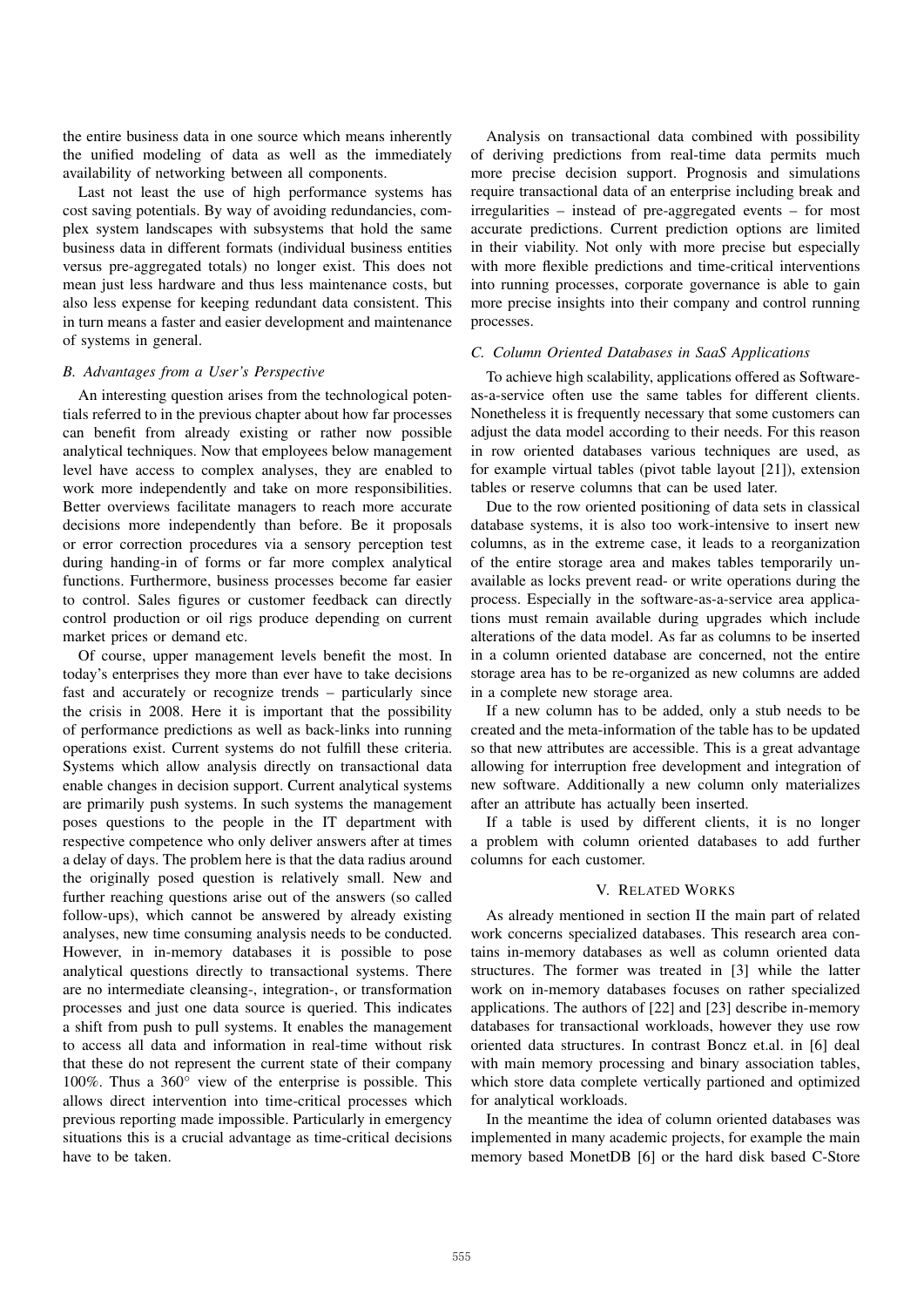[24]. Ramamurthy et.al. describe in [1] a database design for mixed workloads in which various physical data structures are used similar as described in [25].

Another important research subject in the area of enterprise applications addresses the possibility of Real-Time Reporting and Operational Reporting. The latter is a typical application in the area of Active Warehousing [26] which primarily assists decision support. But tactical decisions require typically most current information. To provide theses more accurately than in Active Warehouses Operational Data Stores were developed (ODS). In contrast to data warehouses, which usually update in intervals, in ODS updates occur in real-time of the actual transaction. [27] describes ODS as a hybrid with characteristics of transactional systems as well as data warehouses. ODS offers transactional response times to most current data with a decision support function. In contrast to data warehouses only a small data-set is preserved.

It is possible to work directly on business entities with in-memory databases instead of materializing aggregates and views. Grund et.al. [28] have developed a concept which uses Insert-Only to enable the use of reporting on historical data. Materializing techniques as for example in [29] and [30] use redundancy to cover transactional as well as analytical workloads. However any redundancy offers little flexibility as for example redundancy-free strategies implemented with column oriented in-memory databases where at any time all data are accessible instead of subsets or materialized data.

There are different service providers for cloud computing which offer cloud services promising reducing costs and almost unlimited scalability. Kossmann et.al. [31] have examined a number of architectures of OLTP workloads and found out that there are great variations regarding costs and speed. Depending on workload a company should choose a service provider accordingly.

#### VI. OUTLOOK

This paper has presented a new approach to data management in enterprise application. By means of analysis of realistic systems and particularly of productive systems characteristics of enterprise application could be determined. The most important realization during data analysis was the minimal distribution of data, i.e. the relative low number of distinct attribute values. Interesting is also that most attributes in enterprise systems are hardly used.

These characteristics have benefits for column oriented inmemory databases. These features of this data management enables enterprise applications which are not possible with conventional databases and this with clearly simplified data schema. Newly created possibilities as for example Operational Reporting on transactional data enable a more precise, a more grounded and faster decision support as no intermediately stored transformations for analytical systems have to be performed and instead transactional real-time data can be used at all times.

With help of the discovered characteristics a prototype on the basis of the SAP ERP finance management was developed

which runs directly on a column oriented in-memory database. It could be demonstrated that these surpass conventional databases theoretically as well as through a prototypical implementation in the area of financial accounting and inventory management. Further an extension of the dunning procedure was implemented. Here it was shown that through use of a read optimized database not only improvements were achieved in the run-time, but parallel to that it enabled a customer segmentation, to for example treat otherwise reliable customers differently. Therefore it is no longer necessary to use fixed limits and configurations in payment management as this can occur as a rule directly in business logic. This resulted in improved run-times in inventory management and payment procedures, but also opened complete new possibilities within business processes, which in traditional databases would not be able to perform anyway near as comparatively.

Looking ahead there are further interesting and promising areas of applications for column oriented in-memory databases in the field of enterprise. It is planned to apply the insights gained in view of multi tenancy and cloud computing. Cloudbased in-memory databases have advantages in the scalability of multi tenancy systems and thus potential to optimize costs a particular critical point in the cloud computing environment.

#### **REFERENCES**

- [1] R. Ramamurthy, D. J. DeWitt, and Q. Su, "A case for fractured mirrors." *VLDB J.*, vol. 12, no. 2, pp. 89-101, 2003.
- [2] J. Krüger, C. Tinnefeld, M. Grund, A. Zeier, and H. Plattner, "A case for online mixed workload processing." in *DBTest*, S. Babu and G. N. Paulley, Eds. ACM, 2010.
- [3] D. J. DeWitt, R. H. Katz, F. Olken, L. D. Shapiro, M. Stonebraker, and D. A. Wood, "Implementation techniques for main memory database systems." in *SIGMOD Conference*, B. Yormark, Ed. ACM Press, 1984, pp. 1–8.
- [4] H. Garcia-Molina and K. Salem, "Main memory database systems: An overview." *IEEE Trans. Knowl. Data Eng.*, vol. 4, no. 6, pp. 509–516, 1992.
- [5] A. Ailamaki, D. J. DeWitt, M. D. Hill, and D. A. Wood, "Dbmss on a modern processor: Where does time go?" in *VLDB*, M. P. Atkinson, M. E. Orlowska, P. Valduriez, S. B. Zdonik, and M. L. Brodie, Eds. Morgan Kaufmann, 1999, pp. 266–277.
- [6] P. A. Boncz, S. Manegold, and M. L. Kersten, "Database Architecture Optimized for the New Bottleneck: Memory Access." in *VLDB*, M. P. Atkinson, M. E. Orlowska, P. Valduriez, S. B. Zdonik, and M. L. Brodie, Eds., 1999.
- [7] M. Grund, J. Krüger, H. Plattner, A. Zeier, P. Cudré-Mauroux, and S. Madden, "Hyrise - a main memory hybrid storage engine." *PVLDB*.
- [8] J. Krueger, M. Grund, M. Boissier, A. Zeier, and H. Plattner, "Data structures for mixed workloads in in-memory databases," 2010.
- [9] S. Manegold, P. A. Boncz, and M. L. Kersten, "Generic database cost models for hierarchical memory systems." in *VLDB*. Morgan Kaufmann, 2002, pp. 191–202.
- [10] G. P. Copeland and S. Khoshafian, "A decomposition storage model." in *SIGMOD Conference*, S. B. Navathe, Ed. ACM Press, 1985, pp. 268–279.
- [11] C. D. French, ""one size fits all" database architectures do not work for dds." in *SIGMOD Conference*, M. J. Carey and D. A. Schneider, Eds. ACM Press, 1995, pp. 449–450.
- [12] N. R. Mahapatra and B. Venkatrao, "The processor-memory bottleneck: problems and solutions," *Crossroads*, p. 2, 1999.
- [13] G. V. Cormack, "Data compression on a database system." *Commun. ACM*, vol. 28, no. 12, pp. 1336–1342, 1985.
- [14] D. J. Abadi, S. Madden, and M. Ferreira, "Integrating compression and execution in column-oriented database systems." in *SIGMOD Conference*, S. Chaudhuri, V. Hristidis, and N. Polyzotis, Eds. ACM, 2006, pp. 671–682.